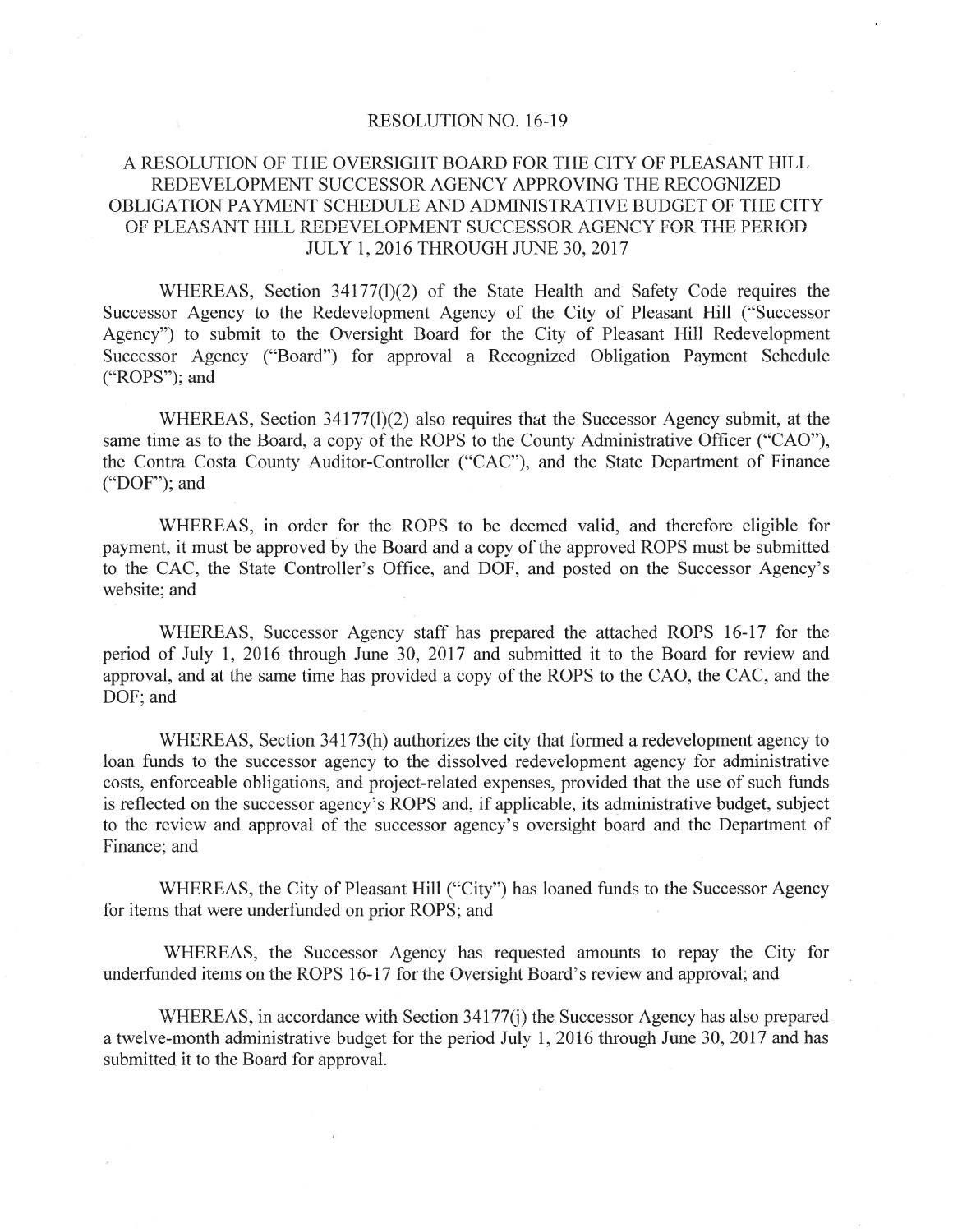NOW, THEREFORE, THE OVERSIGHT BOARD FOR THE CITY OF PLEASANT HILL REDEVELOPMENT SUCCESSOR AGENCY DOES HEREBY RESOLVE AS **FOLLOWS:** 

1. The ROPS for July 1, 2016 through June 30, 2017, in the form attached to this resolution as Exhibit A and incorporated herein by reference, is hereby approved.

2. The Administrative Budget for the period July 1, 2016 through June 30, 2017 in the form attached to this resolution as Exhibit B and incorporated herein by reference, is hereby approved.

3. The staff of the Successor Agency is hereby directed to submit the ROPS 16-17 to the CAC, the State Controller's Office, and DOF, and post it on the Successor Agency's website in accordance with State Health and Safety Code Section  $34177(1)(2)(C)$ , and to cooperate with DOF to the extent necessary to obtain DOF's acceptance of the ROPS, including, if necessary, making modifications to the ROPS determined by the Executive Director of the Redevelopment Successor Agency to be reasonable and financially feasible to meet its legally required financial obligations.

ADOPTED by the Oversight Board for the City of Pleasant Hill Redevelopment Successor Agency at a meeting of the Board held on the 2<sup>nd</sup> day of February, 2016 by the following vote:

AYES: Catalano, Mitchoff, Noack, Regan NOES: None **ABSENT:** Farley, Leimpeter, Ovick **ABSTAIN: None** 

**ATTEST:**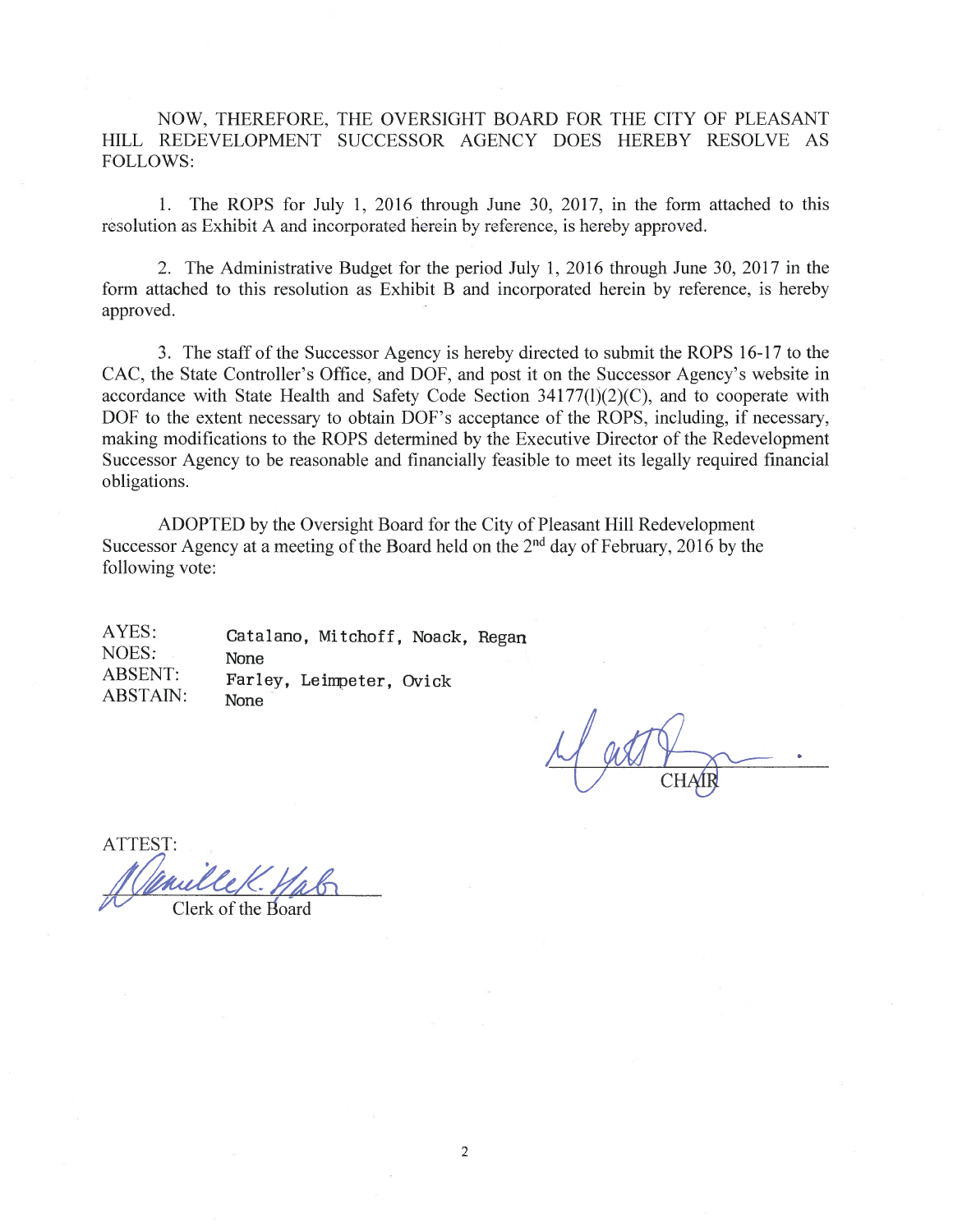### **EXHIBIT A**

# **Pleasant Hill Redevelopment Successor Agency<br>Recognized Obligation Payment Schedule<br>July 1, 2016 through June 30, 2017<br>(ROPS 16-17)**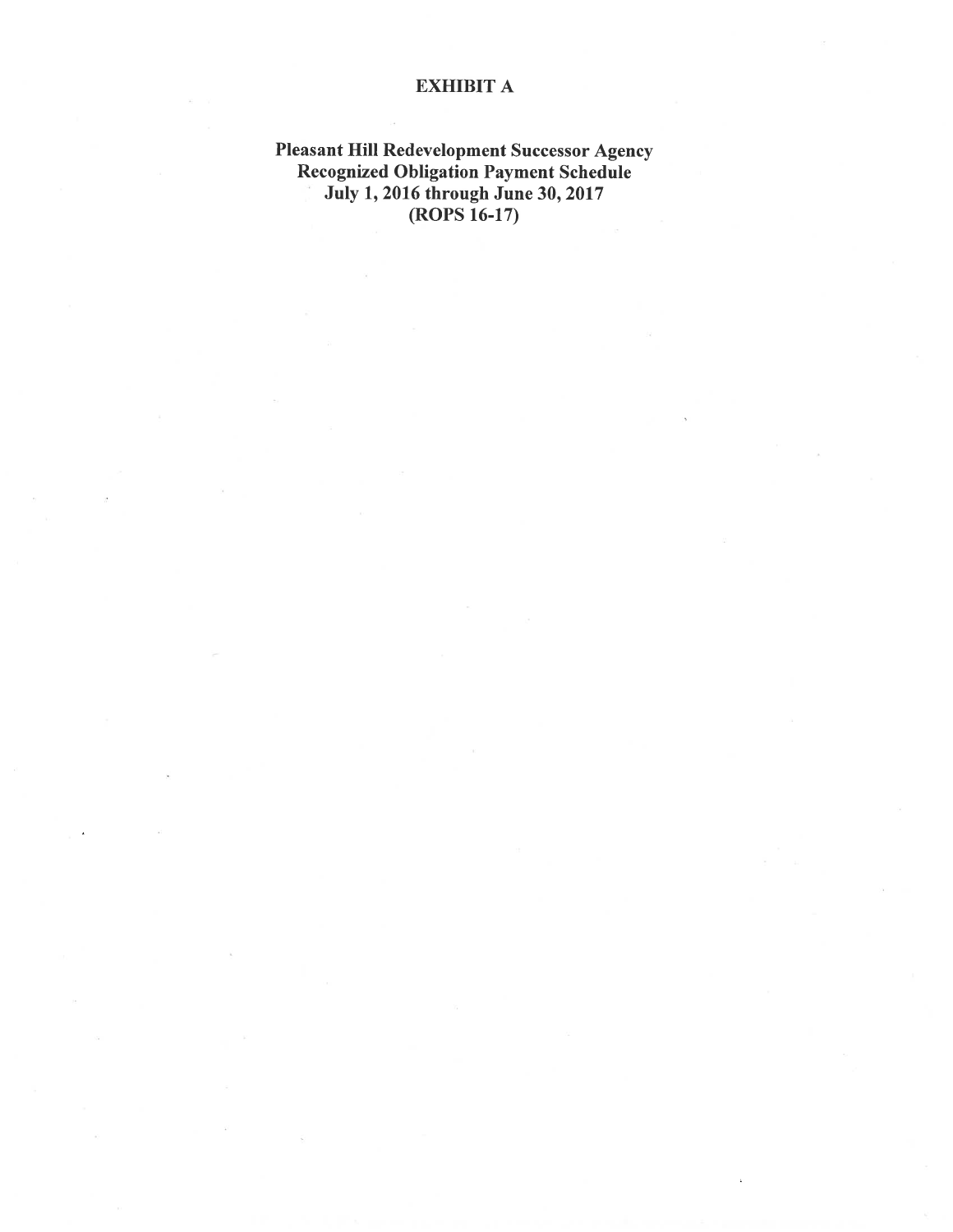# Recognized Obligation Payment Schedule (ROPS 16-17) - Summary

Filed for the July 1, 2016 through June 30, 2017 Period

<u> 1989 - Andrea Amerikaansk filosof (d. 1989)</u>

| <b>Successor Agency:</b> | <b>Pleasant Hill</b> |
|--------------------------|----------------------|
| County:                  | Contra Costa         |

|    | <b>Current Period Requested Funding for Enforceable Obligations (ROPS Detail)</b>                                 |    | 16-17A Total |      | <b>16-17B Total</b> | <b>ROPS 16-17</b><br>Total |           |  |
|----|-------------------------------------------------------------------------------------------------------------------|----|--------------|------|---------------------|----------------------------|-----------|--|
| A  | Enforceable Obligations Funded with Non-Redevelopment Property Tax Trust Fund (RPTTF) Funding<br>Sources (B+C+D): |    |              | - \$ | $\mathbf{m}$        |                            |           |  |
| B  | <b>Bond Proceeds Funding</b>                                                                                      |    |              |      |                     |                            |           |  |
| C. | <b>Reserve Balance Funding</b>                                                                                    |    |              |      |                     |                            |           |  |
| D  | <b>Other Funding</b>                                                                                              |    |              |      |                     |                            |           |  |
| E. | Enforceable Obligations Funded with RPTTF Funding (F+G):                                                          | -5 | 5,819,496    |      | 1,184,871           |                            | 7,004,367 |  |
| F  | <b>Non-Administrative Costs</b>                                                                                   |    | 5,694,496    |      | 1,059,871           |                            | 6,754,367 |  |
| G  | <b>Administrative Costs</b>                                                                                       |    | 125,000      |      | 125,000             |                            | 250,000   |  |
| н  | <b>Current Period Enforceable Obligations (A+E):</b>                                                              |    | 5,819,496    |      | 1,184,871           |                            | 7,004,367 |  |

Certification of Oversight Board Chairman: Pursuant to Section 34177 (o) of the Health and Safety code, I hereby certify that the above is a true and accurate Recognized Obligation Payment Schedule for the above named successor

agency.

|            | Vice Chair   |
|------------|--------------|
| Name       | <b>Title</b> |
| $\sqrt{s}$ |              |
| Signature  | <b>Date</b>  |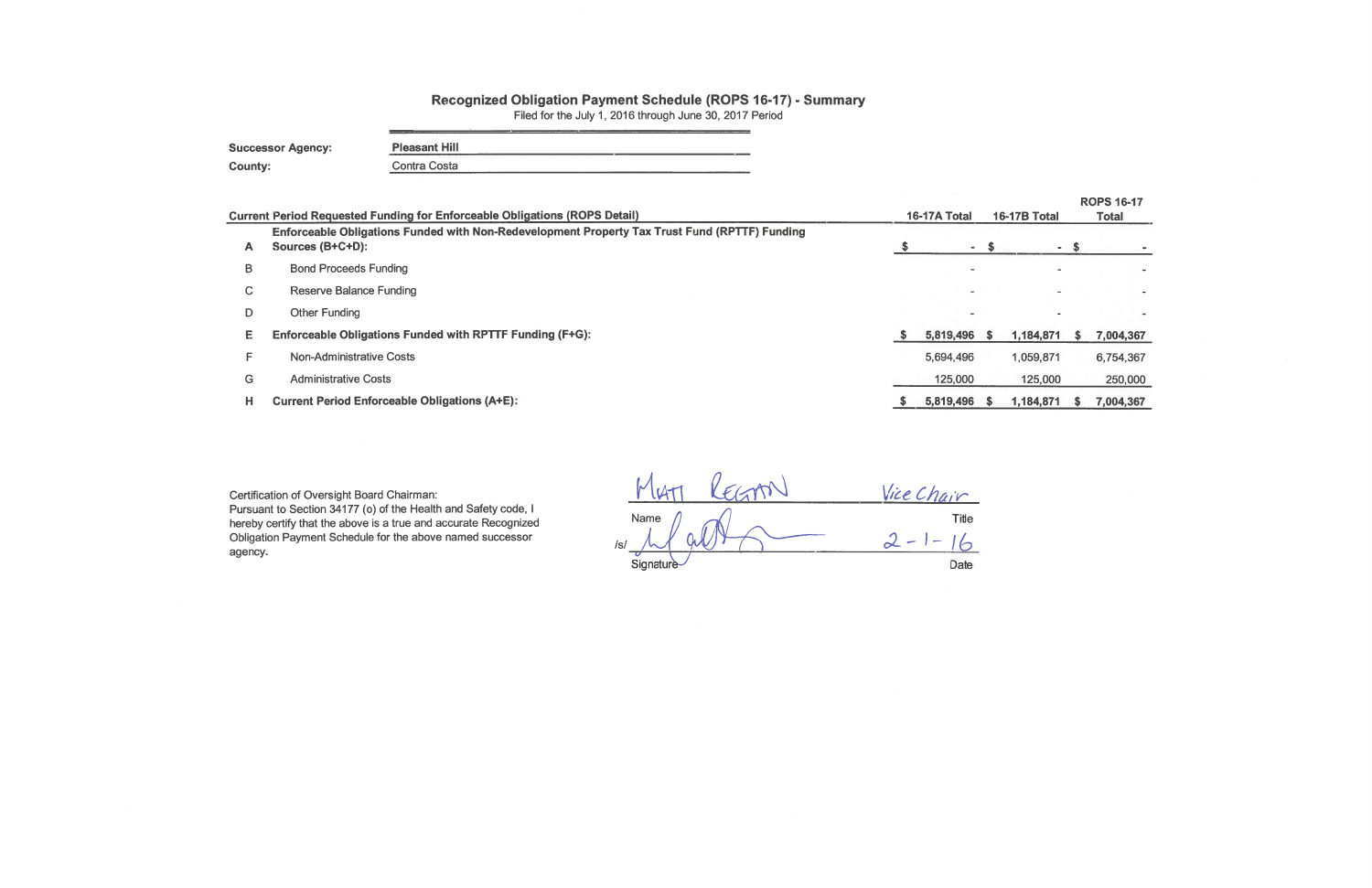| Pleasant Hill Recognized Obligation Payment Schedule (ROPS 16-17) - ROPS Detail     |                             |                        |                                                                  |                                                                                                                              |                                                                                         |                    |                                                |                |                                   |               |                                           |             |              |            |                 |                                           |                 |             |              |            |                   |
|-------------------------------------------------------------------------------------|-----------------------------|------------------------|------------------------------------------------------------------|------------------------------------------------------------------------------------------------------------------------------|-----------------------------------------------------------------------------------------|--------------------|------------------------------------------------|----------------|-----------------------------------|---------------|-------------------------------------------|-------------|--------------|------------|-----------------|-------------------------------------------|-----------------|-------------|--------------|------------|-------------------|
| July 1, 2016 through June 30, 2017                                                  |                             |                        |                                                                  |                                                                                                                              |                                                                                         |                    |                                                |                |                                   |               |                                           |             |              |            |                 |                                           |                 |             |              |            |                   |
|                                                                                     |                             |                        |                                                                  |                                                                                                                              |                                                                                         |                    |                                                |                | (Report Amounts in Whole Dollars) |               |                                           |             |              |            |                 |                                           |                 |             |              |            |                   |
|                                                                                     | $\mathbf{c}$                | D                      | E                                                                | $\blacksquare$                                                                                                               | G                                                                                       | H                  |                                                |                | K                                 |               | M                                         |             |              |            | $\Omega$        |                                           |                 |             |              |            | w                 |
|                                                                                     |                             |                        |                                                                  |                                                                                                                              |                                                                                         |                    |                                                |                |                                   |               |                                           | 16-17A      |              |            |                 |                                           |                 | 16-17B      |              |            |                   |
|                                                                                     |                             |                        |                                                                  |                                                                                                                              |                                                                                         |                    |                                                |                |                                   |               | Non-Redevelopment Property Tax Trust Fund |             |              |            |                 | Non-Redevelopment Property Tax Trust Fund |                 |             |              |            |                   |
|                                                                                     |                             |                        |                                                                  |                                                                                                                              |                                                                                         |                    |                                                |                |                                   |               | (Non-RPTTF)                               |             | RPTTF        |            |                 |                                           | (Non-RPTTF)     |             | <b>RPTTF</b> |            |                   |
| Project Name/Debt Obligation<br>Item $#$                                            | Obligation Type             | <b>Execution Date</b>  | Contract/Agreement Contract/Agreement<br><b>Termination Date</b> | Pavee                                                                                                                        | <b>Description/Project Scope</b>                                                        | Project Area       | <b>Total Outstanding</b><br>Debt or Obligation | Retired        | ROPS 16-17<br>Total               | Bond Proceeds | Reserve Balance                           | Other Funds | Non-Admin    | Admin      | 16-17A<br>Total | Bond Proceeds                             | Reserve Balance | Other Funds | Non-Admin    | Admin      | 16-17B<br>Total   |
|                                                                                     |                             |                        |                                                                  |                                                                                                                              |                                                                                         |                    | 48,602,472                                     |                | 7.004.367                         |               |                                           |             | 5.694.496 \$ | 125,000    | 5.819.496       |                                           |                 |             | 1.059.871    | 125,000    | 1.184,871         |
| 1 Pleasant Hill RDA Tax Allocation Bonds Issued On or Before 9/1/2002               |                             |                        | 9/1/2021                                                         | Union Bank                                                                                                                   | <b>Bonds for Agency Operations</b>                                                      | Commons            | 3,814,534                                      | $N$ $S$        | 638,598                           |               |                                           |             | 579,144      |            | 579,144         |                                           |                 |             | 59,454       |            | 59,454<br>128,923 |
| Pleasant Hill Downtown CFD#1<br>Bonds                                               | Bonds Issued After 12/31/10 | 9/19/1991              | 9/1/2032                                                         | S Bank Trust                                                                                                                 | Bonds for Downtown Infrastructure,<br>Paid Pursuant to Downtown DDA                     | Commons            | 7,793,37                                       | N              | 468,515                           |               |                                           |             | 339.592      |            | 339,592         |                                           |                 |             | 128,923      |            |                   |
| Downtown Pleasant Hill                                                              | OPA/DDA/Construction        | 11/1/2010              | 7/1/2032                                                         | DPH Noteholder, LLC                                                                                                          | Tax Increment Reimbursement                                                             | Commons            | 4,180,163                                      | N              | 308,530                           |               |                                           |             | 110,500      |            | 110,500         |                                           |                 |             | 198,030      |            | 198,030           |
| Kohl's @ Crossroads Shopping<br>Center                                              | OPA/DDA/Construction        | 10/19/2004             | 12/1/2031                                                        | Beaufort Partners, LP                                                                                                        | Tax Increment Reimbursement                                                             | Commons            | 300,000                                        | N              | 200,000                           |               |                                           |             | 110,000      |            | 110,000         |                                           |                 |             | 90,000       |            | 90,000            |
| 5 Friedmans @ Crossroads                                                            | OPA/DDA/Construction        | 5/21/2007              | 12/1/2045                                                        | PH Holdings LP                                                                                                               | Tax Increment Reimbursement                                                             | Commons            | 17,539,280                                     | N              | 428,825                           |               |                                           |             | 212,081      |            | 212,081         |                                           |                 |             | 216,744      |            | 216,744           |
| Shopping Center<br>6 Gallery Walk Townhomes                                         | OPA/DDA/Construction        | 11/14/1999             | 10/2/2028                                                        | Alaska Laborers                                                                                                              | ax Increment Reimbursement                                                              | Schoolyard         | 504,864                                        | N              | 504,864                           |               |                                           |             | 144,045      |            | 144,045         |                                           |                 |             | 360,819      |            | 360,819           |
|                                                                                     |                             |                        |                                                                  | <b>Employers Trust</b><br>Retirement Fund                                                                                    |                                                                                         |                    |                                                |                |                                   |               |                                           |             |              |            |                 |                                           |                 |             |              |            |                   |
| <b>Grayson Creek Apartments</b>                                                     | OPA/DDA/Construction        | 7/29/1998              | 7/1/2032                                                         | Bridge Housing Corp.                                                                                                         | Loan/Grant Pymt for Grayson Creek<br>Ants.                                              | Commons            | 376,000                                        | N              | 235,000                           |               |                                           |             | 235,000      |            | 235,000         |                                           |                 |             |              |            |                   |
| 10 L/M Hsq Loan for 2009-10 SERAF SERAF/ERAF                                        |                             | 5/17/2010              | 6/1/2017                                                         | <b>PH Housing SA</b>                                                                                                         | Repayment for 2009-10 SERAF Loan                                                        | Cmns + Schvd       | 1.906.348                                      | N              |                                   |               |                                           |             |              |            |                 |                                           |                 |             |              |            |                   |
| 11 Projects Legal Services                                                          | Legal                       | 10/4/2010              | 10/1/2044                                                        | Burke, Williams &<br>Sorensen                                                                                                | Legal Services to SA Allocable to<br>Enforceable Obligations                            | Cmns + Schyd       |                                                | Y              |                                   |               |                                           |             |              |            |                 |                                           |                 |             |              |            |                   |
| 13 Payment of Housing Set-aside                                                     | <b>LMIHF Loans</b>          | 7/1/1991               | 7/1/2023                                                         | PH Housing SA                                                                                                                | Payment of Deferred Hsg Set Aside                                                       | Cmns + Schyd       | 638,957                                        | N              |                                   |               |                                           |             |              |            |                 |                                           |                 |             |              |            |                   |
| 14 East Bay Regional Park District<br><b>Litigation Settlement Agreement</b>        | Litigation                  | 1/14/1991              | 6/30/2027                                                        | East Bay Regional Park<br>District                                                                                           | Litigation Settlement Agreement                                                         | Commons            |                                                | N              |                                   |               |                                           |             |              |            |                 |                                           |                 |             |              |            |                   |
| 15 CC Mosquito Abatement District<br><b>Litigation Settlement Agreement</b>         | Litigation                  | 3/4/1991               | 6/30/2027                                                        | CC Mosquito Abatement<br><b>District</b>                                                                                     | <b>Litigation Settlement Agreement</b>                                                  | Commons            |                                                | N              |                                   |               |                                           |             |              |            |                 |                                           |                 |             |              |            |                   |
| 16 P H Rec & Park District Litigation<br>Settlement Agreement                       | Litigation                  | 1/26/1990              | 6/30/2027                                                        | H Rec & Park District                                                                                                        | Litigation Settlement Agreement                                                         | Commons            |                                                | N              |                                   |               |                                           |             |              |            |                 |                                           |                 |             |              |            |                   |
| 17 CC Central Fire District Litigation Litigation<br>Settlement Agreement           |                             | 7/6/1992               | 6/30/2027                                                        | CC Central Fire District                                                                                                     | Litigation Settlement Agreement                                                         | Commons            |                                                | N              |                                   |               |                                           |             |              |            |                 |                                           |                 |             |              |            |                   |
| 18 CCC Flood Ctrl/Water Cons District Litigation<br>Litigation Settlement Agreement |                             | 7/6/1992               | 6/30/2027                                                        | CCC Flood Ctrl/Water<br><b>Cons District</b>                                                                                 | <b>Litigation Settlement Agreement</b>                                                  | Commons            |                                                | N              |                                   |               |                                           |             |              |            |                 |                                           |                 |             |              |            |                   |
| 19 CCC & County Library Litigation<br><b>Settlement Agreement</b>                   | Litigation                  | 7/6/1992               | 6/30/2027                                                        | <b>Contra Costa County &amp;</b><br>ounty Library                                                                            | <b>Litigation Settlement Agreement</b><br><b>Current Payments</b>                       | <b>Commons</b>     |                                                | N              |                                   |               |                                           |             |              |            |                 |                                           |                 |             |              |            |                   |
| 20 CC Central Sanitary District<br><b>Litigation Settlement Agreement</b>           | Litigation                  | 7/6/1992               | 6/30/2027                                                        | Contra Costa Central<br>anitary District                                                                                     | <b>Litigation Settlement Agreement</b><br><b>Current Payments</b>                       | <b>Commons</b>     |                                                | N.             |                                   |               |                                           |             |              |            |                 |                                           |                 |             |              |            |                   |
| 21 Mt. Diablo USD Litigation<br>Settlement Agreement                                | Litigation                  | 7/24/1992              | 6/30/2027                                                        | Mt. Diablo Unified School                                                                                                    | <b>Litigation Settlement Agreement</b><br><b>Current Payments</b>                       | <b>Commons</b>     |                                                | N.             |                                   |               |                                           |             |              |            |                 |                                           |                 |             |              |            |                   |
| 22 CC Community College District<br><b>Litigation Settlement Agreement</b>          | Litigation                  | 3/31/1993              | 6/30/2027                                                        | <b>Contra Costa Community</b><br><b>ollege District</b>                                                                      | <b>Litigation Settlement Agreement</b><br><b>urrent Payments</b>                        | <b>Commons</b>     |                                                | N              |                                   |               |                                           |             |              |            |                 |                                           |                 |             |              |            |                   |
| 24 Administrative Allowance                                                         | <b>Admin Costs</b>          | 1/1/2014               | 12/1/2045                                                        | Successor Agency                                                                                                             | Administrative Cost Allowance                                                           | Cmns + Schvd       | 7.375.000                                      | $N \qquad S$   | 250,000                           |               |                                           |             |              | 125,000 \$ | 125,000         |                                           |                 |             |              | 125,000 \$ | 125,000           |
| 25 TARB Trustee Fee                                                                 | Fees                        | 9/1/2002               | 9/1/2021                                                         | Union Bank                                                                                                                   | <b>Bond Trustee Fees</b>                                                                | Commons            | 27,500                                         | $\overline{N}$ | 2,000                             |               |                                           |             | 2,000        |            | 2,000           |                                           |                 |             |              |            |                   |
| 26 TARB Disclosure Fee                                                              | Fees                        | 9/1/2002               | 9/1/2021                                                         | JBS.                                                                                                                         | Bond Continuing Disclosure Fees                                                         | Commons            | 25,000                                         | N              | 2,500                             |               |                                           |             |              |            |                 |                                           |                 |             | 2.500        |            | 2,500             |
| 27 CFD Bonds Trustee Fee<br>28 CFD Bonds Disclosure Fee                             | Fees<br>Fees                | 9/19/1991<br>9/19/1991 | 9/1/2032                                                         | S Bank Trust<br><b>NBS</b>                                                                                                   | <b>Bond Trustee Fees</b>                                                                | Commons<br>Commons | 66,000                                         | $N$  <br>N     | 1.000<br>2,500                    |               |                                           |             | 1.000        |            | 1.000           |                                           |                 |             |              |            |                   |
| 29 CA Statewide Communities<br>Development Authority                                | Fees                        | 1/1/2013               | 9/1/2032<br>1/1/2032                                             | <b>CA Statewide</b><br>Communities Development No. 1                                                                         | Bond Continuing Disclosure Fees<br>Annual fee for the PH Downtown CFD Commons           |                    | 80,000<br>15,218                               | N              | 1,802                             |               |                                           |             | 901          |            | 901             |                                           |                 |             | 2,500<br>901 |            | 2,500<br>901      |
| 30 Deferred Taxing Agency Payments Miscellaneous                                    |                             | 7/6/1992               | 6/30/2027                                                        | Contra Costa County &<br>County Library, Contra<br>Costa Central Sanitary<br>District, Mt. Diablo Unified<br>School District | <b>Litigation Settlement Agreement</b><br>deferred amounts owed prior to<br>dissolution | Commons            | 3,960,233                                      | N              | 3,960,233                         |               |                                           |             | 3,960,233    |            | 3,960,233       |                                           |                 |             |              |            |                   |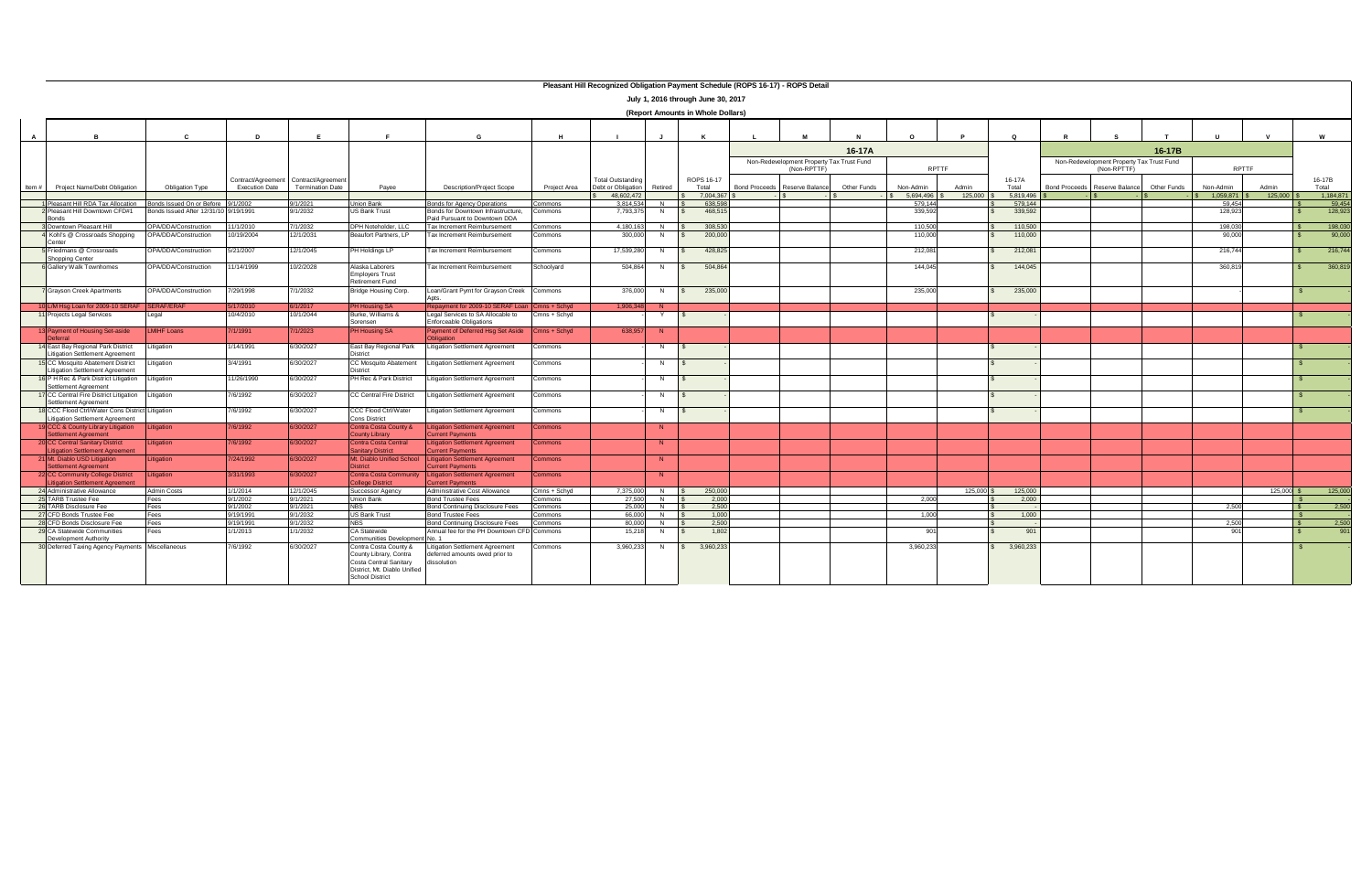# Pleasant Hill Recognized Obligation Payment Schedule (ROPS 16-17) - Report of Cash Balances<br>(Report Amounts in Whole Dollars)

|   | Pursuant to Health and Safety Code section 34177 (I), Redevelopment Property Tax Trust Fund (RPTTF) may be listed as a source of payment on the ROPS, but only to the extent no other funding source is<br>available or when payment from property tax revenues is required by an enforceable obligation. For tips on how to complete the Report of Cash Balances Form, see CASH BALANCE TIPS SHEET |                              |                                      |                                      |                                   |                           |                    |                 |  |
|---|-----------------------------------------------------------------------------------------------------------------------------------------------------------------------------------------------------------------------------------------------------------------------------------------------------------------------------------------------------------------------------------------------------|------------------------------|--------------------------------------|--------------------------------------|-----------------------------------|---------------------------|--------------------|-----------------|--|
| A | B                                                                                                                                                                                                                                                                                                                                                                                                   | $\mathbf C$                  | D                                    | E                                    | F                                 | G                         | н                  |                 |  |
|   |                                                                                                                                                                                                                                                                                                                                                                                                     |                              |                                      |                                      |                                   |                           |                    |                 |  |
|   |                                                                                                                                                                                                                                                                                                                                                                                                     |                              | <b>Bond Proceeds</b>                 |                                      | <b>Reserve Balance</b>            | <b>Other</b>              | <b>RPTTF</b>       |                 |  |
|   |                                                                                                                                                                                                                                                                                                                                                                                                     |                              |                                      | <b>Prior ROPS</b><br>period balances | <b>Prior ROPS</b><br><b>RPTTF</b> |                           |                    |                 |  |
|   |                                                                                                                                                                                                                                                                                                                                                                                                     | Bonds issued on<br>or before |                                      | and DDR RPTTF<br>balances            | distributed as                    | Rent,                     | Non-Admin          |                 |  |
|   | <b>Cash Balance Information by ROPS Period</b>                                                                                                                                                                                                                                                                                                                                                      | 12/31/10                     | Bonds issued on<br>or after 01/01/11 | retained                             | reserve for future<br>period(s)   | grants,<br>interest, etc. | and<br>Admin       | <b>Comments</b> |  |
|   | ROPS 15-16A Actuals (07/01/15 - 12/31/15)                                                                                                                                                                                                                                                                                                                                                           |                              |                                      |                                      |                                   |                           |                    |                 |  |
|   | Beginning Available Cash Balance (Actual 07/01/15)                                                                                                                                                                                                                                                                                                                                                  | 651,584                      |                                      |                                      | 347,859                           |                           | 121,937            |                 |  |
|   | 2 Revenue/Income (Actual 12/31/15)<br>RPTTF amounts should tie to the ROPS 15-16A distribution from the<br>County Auditor-Controller during June 2015                                                                                                                                                                                                                                               |                              |                                      |                                      |                                   |                           |                    |                 |  |
|   |                                                                                                                                                                                                                                                                                                                                                                                                     | 10                           |                                      |                                      |                                   |                           | 1,178,727          |                 |  |
|   | 3 Expenditures for ROPS 15-16A Enforceable Obligations (Actual<br>12/31/15)                                                                                                                                                                                                                                                                                                                         |                              |                                      |                                      |                                   |                           |                    |                 |  |
|   |                                                                                                                                                                                                                                                                                                                                                                                                     |                              |                                      |                                      | 347,859                           |                           | 1,276,439          |                 |  |
| 4 | Retention of Available Cash Balance (Actual 12/31/15)<br>RPTTF amount retained should only include the amounts distributed as<br>reserve for future period(s)                                                                                                                                                                                                                                       | 651,594                      |                                      |                                      |                                   |                           |                    |                 |  |
|   | 5 ROPS 15-16A RPTTF Balances Remaining                                                                                                                                                                                                                                                                                                                                                              | No entry required            |                                      |                                      |                                   |                           |                    |                 |  |
| 6 | <b>Ending Actual Available Cash Balance</b><br>C to G = $(1 + 2 - 3 - 4)$ , H = $(1 + 2 - 3 - 4 - 5)$                                                                                                                                                                                                                                                                                               |                              |                                      |                                      |                                   |                           | 24,225             |                 |  |
|   | ROPS 15-16B Estimate (01/01/16 - 06/30/16)                                                                                                                                                                                                                                                                                                                                                          |                              |                                      |                                      |                                   |                           |                    |                 |  |
|   | Beginning Available Cash Balance (Actual 01/01/16)<br>$(C, D, E, G = 4 + 6, F = H4 + F4 + F6,$ and $H = 5 + 6$                                                                                                                                                                                                                                                                                      | $651,594$ \$                 |                                      | $\boldsymbol{\mathsf{s}}$            | -\$                               | S.<br>$\sim$              | 24,225<br>-S       |                 |  |
|   | 8 Revenue/Income (Estimate 06/30/16)<br>RPTTF amounts should tie to the ROPS 15-16B distribution from the<br>County Auditor-Controller during January 2016                                                                                                                                                                                                                                          |                              |                                      |                                      |                                   |                           | 1,276,876          |                 |  |
|   | 9 Expenditures for ROPS 15-16B Enforceable Obligations (Estimate<br>06/30/16)                                                                                                                                                                                                                                                                                                                       |                              |                                      |                                      |                                   |                           | 1,301,101          |                 |  |
|   | 10   Retention of Available Cash Balance (Estimate 06/30/16)<br>RPTTF amount retained should only include the amounts distributed as<br>reserve for future period(s)                                                                                                                                                                                                                                | 651,594                      |                                      |                                      |                                   |                           |                    |                 |  |
|   | 11 Ending Estimated Available Cash Balance (7 + 8 - 9 - 10)                                                                                                                                                                                                                                                                                                                                         | $\mathsf{\$}$<br>$\sim$      | \$                                   | \$                                   | \$                                | $\mathbf{\hat{x}}$        | $\mathbf{\hat{s}}$ |                 |  |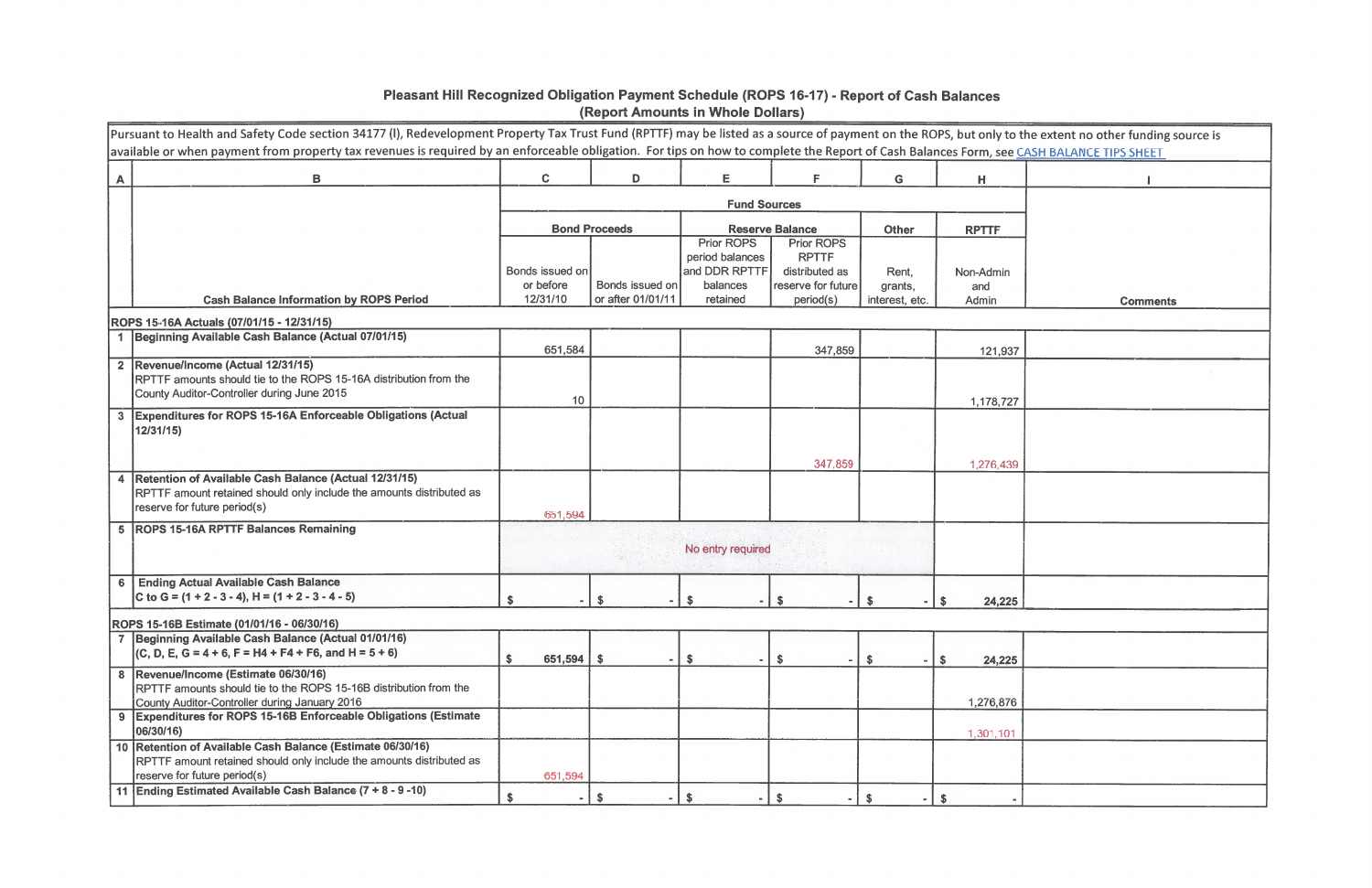|        | Pleasant Hill Recognized Obligation Payment Schedule (ROPS 16-17) - Notes July 1, 2016 through June 30, 2017                                                                                                                                                                                                                                                                                                                                                                                                                                                                                                                                                                                                                                                                                                                                                                                                                                                                                                                                                                     |
|--------|----------------------------------------------------------------------------------------------------------------------------------------------------------------------------------------------------------------------------------------------------------------------------------------------------------------------------------------------------------------------------------------------------------------------------------------------------------------------------------------------------------------------------------------------------------------------------------------------------------------------------------------------------------------------------------------------------------------------------------------------------------------------------------------------------------------------------------------------------------------------------------------------------------------------------------------------------------------------------------------------------------------------------------------------------------------------------------|
| Item # | <b>Notes/Comments</b>                                                                                                                                                                                                                                                                                                                                                                                                                                                                                                                                                                                                                                                                                                                                                                                                                                                                                                                                                                                                                                                            |
| 2      | The total amount requested for 16-17B (\$128,923) includes \$119,641 due in the 16-17B period and \$9,282 (468,858 - 459,576) for previously underfunded payments.<br>The Successor Agency received \$459,576 for this item during calendar year 2015 (\$229,788 in 14-15B and \$229,788 in 15-16A). However, the actual amount due and<br>paid was \$468,858 (\$129,429 on March 1, 2015 and \$339,429 on September 1, 2015).                                                                                                                                                                                                                                                                                                                                                                                                                                                                                                                                                                                                                                                   |
| 3      | The total amount requested for 16-17B (\$198,030) includes \$120,500 due in the 16-17B period and \$77,530 (232,158 - 154,628) for previously underfunded payments.<br>The Successor Agency received \$232,158 for this item in 13-14B. While it reported spending \$154,628 on this item on the 13-14B PPA, prepared for the 14-15B<br>ROPS, the Successor Agency actually spent \$241,341 for this item. Therefore, in 16-17B, the Successor Agency requests the difference between the approved amount<br>and PPA reported amount.                                                                                                                                                                                                                                                                                                                                                                                                                                                                                                                                            |
|        | The total amount requested for 16-17B (\$216,744) includes \$173,521 due in the 16-17B period and \$43,223 (126,734 - 100,054 + 165,390 - 154,897 + 135,319 -<br>129,269) for previously underfunded payments.<br>The amounts owed for this item are based on assessed value, so the amounts requested on the ROPS are estimates before the actual assessed values are<br>determined and made public. The Successor Agency underestimated the payment owed on several occasions.<br>The Successor Agency received \$100,054 for this item in 13-14B. However, the actual amount owed and paid was \$126,734.<br>The Successor Agency received \$154,897 for this item in 14-15A. However, the actual amount owed and paid was \$165,390.<br>The Successor Agency received \$129,269 for this item in 14-15B. However, the actual amount owed and paid was \$135,319.<br>Therefore, the Successor Agency requests the difference between the spent amounts and requested and approved amounts in 16-17A.                                                                          |
| 6      | The total amount requested for 16-17B (\$360,819) includes \$187,513 due in the 16-17B period and \$173,306 (156,397 - 0 + 87,413 - 70,504) for previously<br>underfunded payments.<br>The Successor Agency received \$192,287 for this item in 13-14B. While it reported spending \$0 on this item on the 13-14B PPA (on the 14-15B ROPS) the Successor<br>Agency actually spent \$156,397 for this item. Therefore, in 16-17B, the Successor Agency requests the difference between the amount spent and the amount<br>incorrectly reported on the PPA.<br>Furthermore, the amounts owed for this item are based on assessed values, so the amounts requested on the ROPS are estimates before the actual assessed values<br>are known. The Successor Agency underestimated the payment owed in the 15-16A period.<br>The Successor Agency received \$70,504 for this item in 15-16A. However, the actual amount owed and paid was \$87,413. Therefore, in 16-17B, the Successor<br>Agency requests the difference between the spent amount and requested and approved amount. |
| 30     | The Successor Agency is in discussions with the Contra Costa County Auditor Controller ("CAC") to determine the methodology to make deferred pass through<br>payments to three taxing entities (Contra Costa County & County Library, Contra Costa Central Sanitary District, Mt. Diablo Unified School District) as agreed to in<br>litigation settlement agreements with each taxing entity.<br>The CAC has instructed the Successor Agency to pay any deferred pass-throughs accumulated prior to dissolution through the ROPS. The CAC will pay any deferred<br>pass-throughs accumulated since dissolution (FY 2011-12 onward).                                                                                                                                                                                                                                                                                                                                                                                                                                             |

 $\sim 10^{11}$ 

 $\alpha$ 

 $\alpha$  .

 $\mathcal{L}$ 

 $\langle \overline{e} \rangle$ 

 $\mathbf{X}^{\mathcal{I}}$ 

 $\sim$   $\sim$ 

 $\label{eq:1.1} \langle \xi \Psi \rangle$  where  $\eta$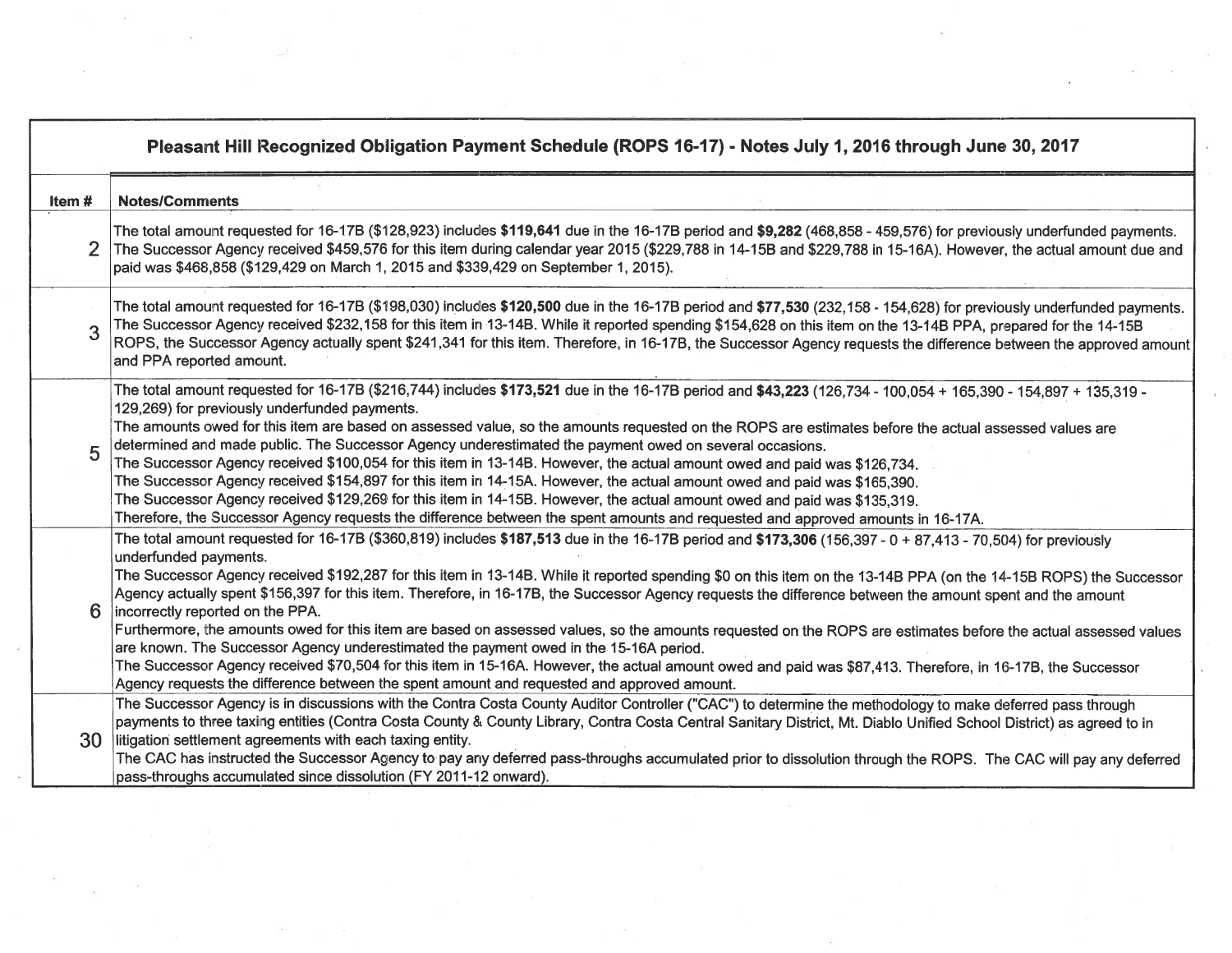## **EXHIBIT B**

**Pleasant Hill Redevelopment Successor Agency Administrative Budget July 1, 2016 through June 30, 2017**